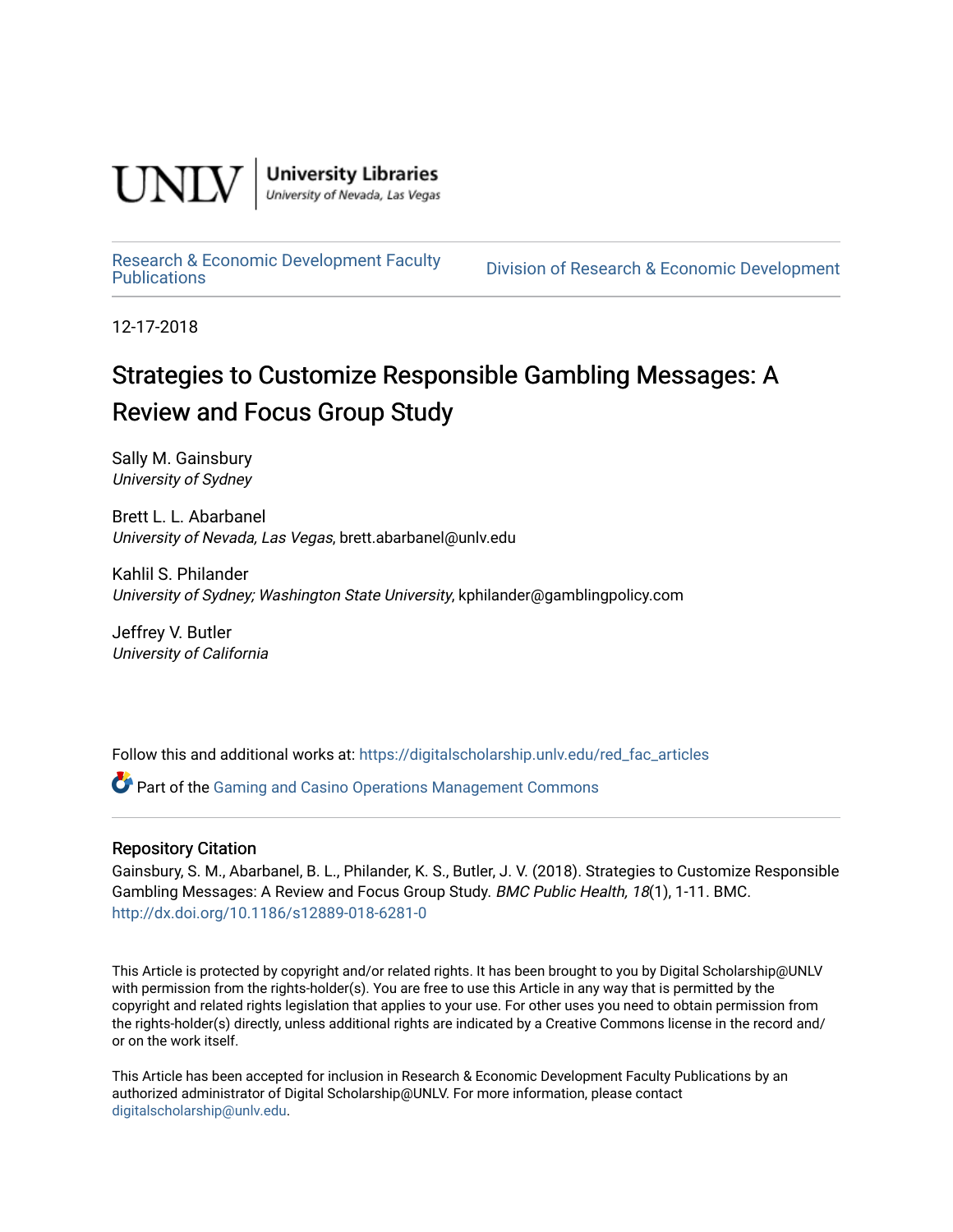# **RESEARCH ARTICLE Example 2018 12:30 THE Open Access**

https://doi.org/10.1186/s12889-018-6281-0

Gainsbury et al. BMC Public Health (2018) 18:1381



# Strategies to customize responsible gambling messages: a review and focus group study

Sally M. Gainsbury<sup>[1](http://orcid.org/0000-0002-9641-5838)</sup> , Brett L. L. Abarbanel<sup>2,[3](http://orcid.org/0000-0002-4279-8466)</sup> , Kahlil S. Philander<sup>1,4[\\*](http://orcid.org/0000-0002-0747-0772)</sup> and Jeffrey V. Butler<sup>[5](http://orcid.org/0000-0001-6401-7504)</sup>

# Abstract

**Background:** Responsible gambling messages are widely used as a tool to enable informed choice and encourage appropriate gambling behavior. It is generally accepted that gamblers have different levels of risk of developing gambling problems and require various harm minimization tools and resources. Therefore, it is reasonable to expect that responsible gambling messages should be customized and target specific groups of gamblers. This project aimed to understand hypothesized differences between cohorts of gamblers and receive qualitative feedback on archetypal targeted messages used to increase use of responsible gambling tools.

Methods: Focus groups were held to test messages for specific cohorts: young adults (18–24 years), seniors (60+ years), frequent gamblers (weekly), and gamblers of skill-based games (poker, sports betting).

Results: Cohorts exhibited different preferences and responses to message archetypes. Seniors preferred messages about limit setting, whilst young adults and frequent gamblers responded to messages about their own play and expertise. Skill game gamblers were interested in the odds of winning and their own outcomes over time. However, all groups agreed that using positive, non-judgmental language in messaging is important.

**Conclusions:** This research makes an important contribution to the field by demonstrating that the wording of message content will likely influence the effectiveness of such messages differentially across various groups of gamblers for engaging gamblers in harm reduction tools. Guidance is provided on themes that can be used by public health marketers.

Keywords: Customized messaging, Targeting, Prevention messages, Problem gambling, Responsible gambling, Education, Harm minimization, Youth, Seniors

# Background

Many wellness oriented interventions are available for gamblers. Across jurisdictions, programs may include psychosocial treatment, awareness campaigns, player education programs, self-exclusion programs, and play management resources, such as limit-setting tools. But whilst programs are often available, there are typically barriers to help-seeking for those who would benefit from their use. These issues include stigma, shame, lack of knowledge, unwillingness to admit a problem, and/or wishing to handle a

\* Correspondence: [kahlil.philander@wsu.edu](mailto:kahlil.philander@wsu.edu) <sup>1</sup>

<sup>4</sup>School of Hospitality Business Management, Carson College of Business, Washington State University, Everett, WA, USA



Given that modern player tracking systems can now display user-specific information on electronic gambling machine screens or personal electronic devices, there has been substantial interest within the academic and responsible gambling (RG) community in using customized RG



© The Author(s). 2018 Open Access This article is distributed under the terms of the Creative Commons Attribution 4.0 International License [\(http://creativecommons.org/licenses/by/4.0/](http://creativecommons.org/licenses/by/4.0/)), which permits unrestricted use, distribution, and reproduction in any medium, provided you give appropriate credit to the original author(s) and the source, provide a link to the Creative Commons license, and indicate if changes were made. The Creative Commons Public Domain Dedication waiver [\(http://creativecommons.org/publicdomain/zero/1.0/](http://creativecommons.org/publicdomain/zero/1.0/)) applies to the data made available in this article, unless otherwise stated.

<sup>&</sup>lt;sup>1</sup> Brain and Mind Centre, School of Psychology, University of Sydney, Camperdown, NSW, Australia

Full list of author information is available at the end of the article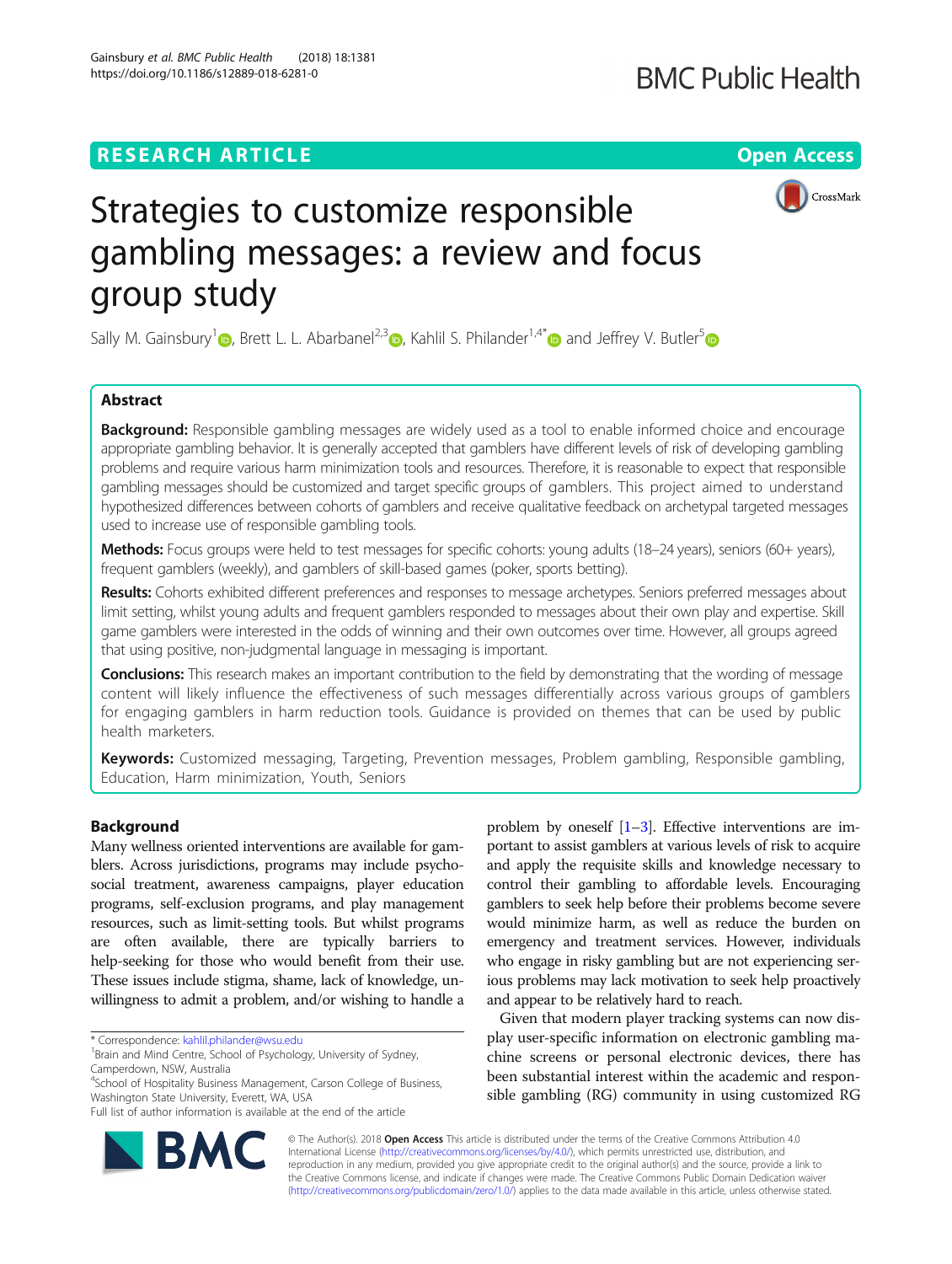messages to improve informed decision making [[4\]](#page-9-0). Prevention messages are one of the most widely used public health strategies for reducing harms from gambling. Messaging seeks to elicit direct changes in behaviors/beliefs and may also inform the public of associated risks or RG programs. With recent technological changes in gambling products, institutions responsible for executing RG programs have hypothesized that customized messages may be more effective than a one-size-fits-all messaging program. RG messaging is typically a broad-spectrum strategy that is often the first-point of contact with gamblers. Even small improvements in the effectiveness of communicating such messages may have large downstream impacts on harm.

In this paper, we explore the use of customized messages targeting various segments of gamblers. Messages are framed to increase gamblers' motivation to seek and use relevant RG resources. As part of this study, we review the broader public health messaging literature for its relevance to RG messages. We examine whether the themes emerging from the broader literature also manifest in the content of focus group discussions within a community sample of gamblers regarding a series of RG messages presented to them. We make an academic contribution to the public health messaging literature by framing categories by which gambling messages could be customized in order to facilitate engagement with harm minimization resources. We also make an applied contribution by exploring message archetypes which, after adaptation to regional idiosyncrasies, could be adopted by prevention programs within a cohort of end-users.

#### Responsible gambling

Gambling disorder is an addictive disorder described as, "persistent and recurrent problematic gambling behavior leading to clinically significant impairment or distress" [[5\]](#page-9-0). The disorder is characterized by a range of symptoms, including distorted cognitions, chasing losses, preoccupation with gambling, and inability to stop [[2](#page-9-0), [3,](#page-9-0) [6](#page-9-0)]. Research indicates that gamblers generally support the availability of RG tools, particularly those that assist customers to play within their means, including player feedback and regular financial statements [\[7](#page-9-0)–[12](#page-10-0)]. Despite that, customer engagement with RG tools appears to be relatively low.

Broadly, uptake of RG resources has been low. In a recent British Columbia study, Cohen, McCormick, and Davies [[13](#page-10-0)] estimated that only 5% of the moderate to high-risk population are enrolled in the province's self-exclusion program. Within Australia, one site reported that only 1600 out of 200,000 active customers (0.8%) used the deposit limit tool available, and only 900 self-excluded from the site (0.45%) [\[14\]](#page-10-0). Reports from a European online site indicated

that only 1.2% of users self-imposed limits on their expenditure [[15](#page-10-0)], while another European site found only 13% of users regularly engaged with a well-integrated RG tool [\[16](#page-10-0)]. Research on limit-setting tools suggests that the vast majority of gamblers respond positively to the concept of pre-commitment, but need direction to make use of such tools [\[17](#page-10-0)–[19\]](#page-10-0).

Research from the broader health messaging literature, relating to sexual health, alcohol consumption, and nutrition behaviors, suggests that messages could have increased effectiveness for such populations by communicating direct and tailored content (e.g., RG tips), rather than simply providing information about the availability of programs and resources [\[20](#page-10-0)–[22\]](#page-10-0). Critical to the effectiveness of such messages are the type of content used, the way they are framed, whether they engage consumers in self-referential processing, their level of specificity and applicability to use in the real world, and the use of social norms to influence the behavior of the individual. Findings on the importance of these factors from the broader public health messaging literature are now reviewed in order to consider their relevance to RG messaging.

#### Message content

Important elements of consumer communication include language, tonality, and message content [\[23,](#page-10-0) [24](#page-10-0)]. Message content refers to the simplicity, degree of directness, and comprehension of the words that communicate the appropriate level of danger, consequences, and/or actions to avoid harm [[25](#page-10-0)]. The type of language used in warning messages may have varying impacts on individuals, depending on culture, emotional state, level of gambling problem, and the consumer's sense of self-esteem [\[26](#page-10-0)–[28\]](#page-10-0).

RG messages often inform gamblers of information about the probabilities of winning, and how outcomes are determined. These messages are predicated on the use of warnings for alcohol and tobacco products, informing consumers about the risks associated with excessive or inappropriate use. In the gambling context, the use of informative or educational messages is based on the concept of problem gambling being a result of irrational thoughts and beliefs. It was hypothesized that if gamblers understood the games and probabilities of winning, they would be able to make informed decisions regarding their involvement [[29](#page-10-0)–[31](#page-10-0)]. Empirical research suggests that effectively communicated information does not consistently modify irrational beliefs or erroneous estimations about the chances of winning [\[32](#page-10-0)–[36\]](#page-10-0).

The failure of such information to modify behavior is likely due to cognitive biases that enable gamblers to understand the low probabilities of winning, yet still believe that they may have a chance to win [[36](#page-10-0)]. Even when informative messages are accurately recalled, respondents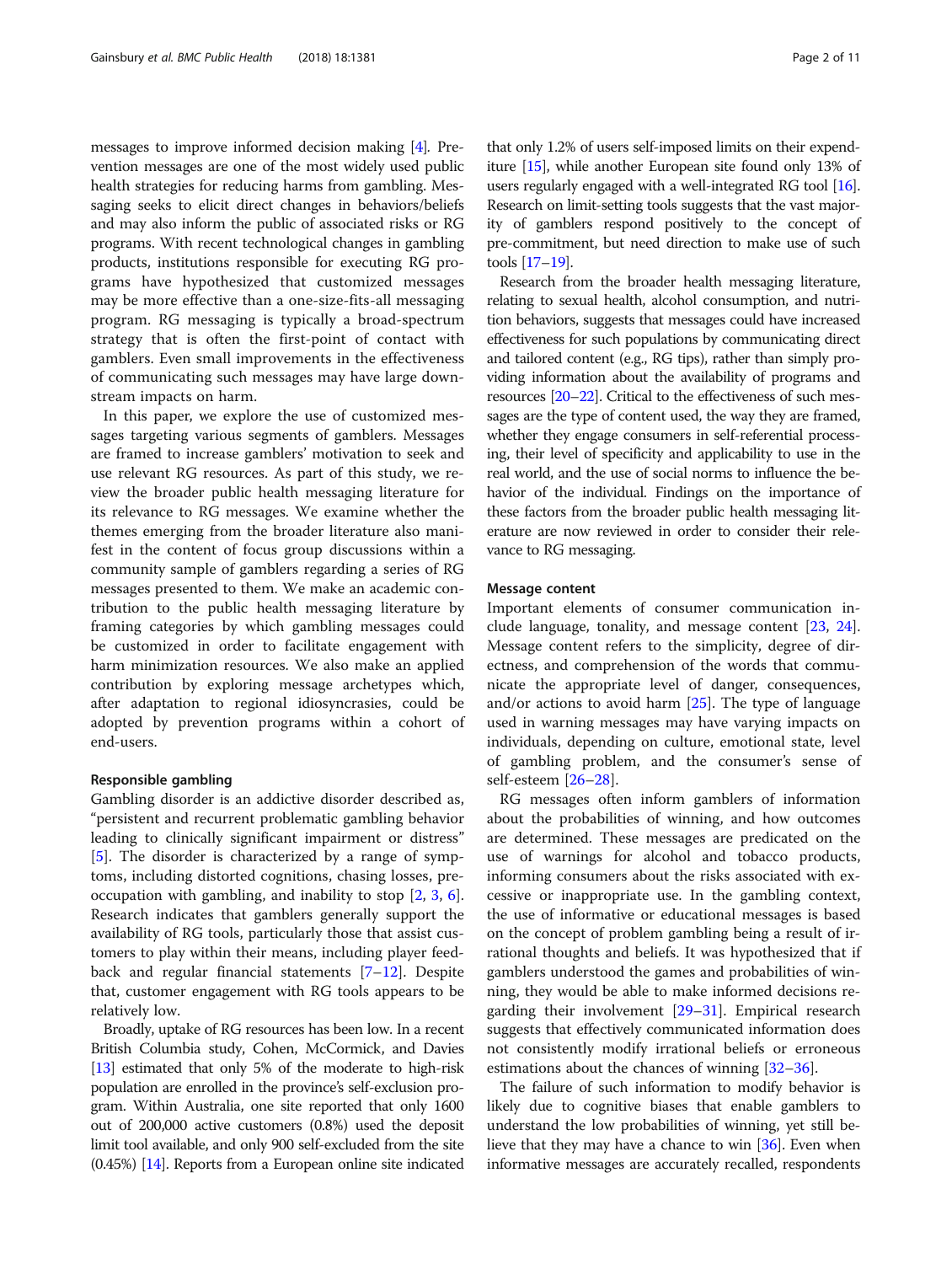#### Message framing

Prospect theory suggests that people behave differently when messages are framed as either gains or losses [[39](#page-10-0)]. Positive or gain-framed messages focus on the benefits of making improvements in a particular behavior, whilst negative or loss-framed messages contain information about harmful consequences and hazards related to risky behaviors [[27](#page-10-0)]. Although educating consumers about the risks of a product is connected to informed choice, research on attitudes and persuasion suggests a focus on negative impacts is too narrow [\[40\]](#page-10-0), and a gambling limit tool study showed that feedback about violating a limit did not lead to the intended reduction in play [[41](#page-10-0)]. Messages are more persuasive if they promote positive attitudes, and if the identified behaviors are mutually exclusive (e.g., setting deposit limits vs. having no limits) [[42](#page-10-0)]. The use of positive framing of messages has been found to have a greater impact than negative framing. For example, neuroimaging research has found that gain-framed messages are more effective in improving risky choice behaviors than loss-framed messages amongst individuals with substance-use disorders [\[43](#page-10-0), [44\]](#page-10-0). When a behavior is presented as a choice, positive messages are more effective than negative messages [[45](#page-10-0)]. Audiences tend to respond with more enthusiasm to positive things that they can do to prevent health problems [\[46\]](#page-10-0), and research across multiple public health domains suggests that positively-framed messages are more effective than loss-framed messages when advocating health prevention behavior [[46](#page-10-0)].

#### Self-appraisal messages

Self-appraisal messages encourage consumers to reflect on their own personal situation and take appropriate actions. Persuasion research shows that when individuals generate arguments and conclusions themselves, they are more convincing for the individual than statements provided by external sources [[47](#page-10-0)]. Self-generated arguments are often perceived as more accurate than information provided by external sources [\[48](#page-10-0)–[50\]](#page-10-0). Messages that imply an outcome but allow perceivers to draw their own conclusions may reduce feelings of resentment and enhance the persuasiveness of messages [[51\]](#page-10-0). Several laboratory and in-venue trials of self-appraisal messages on electronic gaming machines (e.g., "Have you spent more than you intended?") have found that such messages increase awareness of time spent playing and

create more realistic thoughts about the chance of winning, increasing the likelihood of taking a break and reducing the duration of gambling sessions [\[38,](#page-10-0) [52\]](#page-10-0).

# Specific and action focused

Less abstract messages that include specific actions, such as setting a deposit limit, can increase message compliance [[53](#page-10-0)]. Research with smokers found that warning messages should contain sufficient information and identify steps to help smokers progress towards quitting [[54](#page-10-0)–[56](#page-10-0)]. Online gambling messages that suggested specific information (e.g., "10 gambling commandments") generated five times more website "click-throughs" than informative messages commonly used (e.g., "How problem gambling works") [[57](#page-10-0)]. A sense of urgency can also be introduced by using phrases such as, "Have you… yet?". This is consistent with research on health warnings which has demonstrated that messages that are positive and have a sense of urgency are felt to be strong motivators for action [\[58\]](#page-10-0).

#### Targeted messaging for gamblers

Attempts to warn players of risks associated with gambling and direct them to RG resources often use in-venue signs with RG slogans and problem gambling helpline numbers. Many studies have found that these messages are largely ignored by gamblers [\[38,](#page-10-0) [59,](#page-11-0) [60](#page-11-0)]. The extent to which the message is read, absorbed, and acted upon is dependent upon the personal relevance of the message, the target recipient's capacity to assimilate the information, and their motivation to respond [\[25](#page-10-0)]. To be effective, RG messages should engage the gambler's cognitive, emotional, and motivational faculties, and alter the behaviors of concern [[61](#page-11-0)–[63](#page-11-0)]. It is plausibly unreasonable to expect that messages broadcast to all gamblers can be impactful given the many differences between players, including the type of resources they would each benefit from using.

Whilst legacy gambling systems were more inflexible, new technology linking player accounts can enable sophisticated RG strategies, including personalized messaging that targets players based on individual characteristics and patterns of play [[64](#page-11-0)]. For example, gambling providers can send direct emails, online messages, or SMS to customers. Additionally, within venues where loyalty cards are used, operators can send personalized RG messages to customers through electronic gaming machine screens. Tailored messaging has been shown to outperform traditional, static health information strategies, and is more likely to be read, remembered, and viewed as personally relevant [\[65](#page-11-0)]. Importantly, tailored messaging has been shown to be important in motivating change in problem drinkers and problem gamblers, irrespective of whether they commence treatment or not  $[66, 67]$  $[66, 67]$  $[66, 67]$ .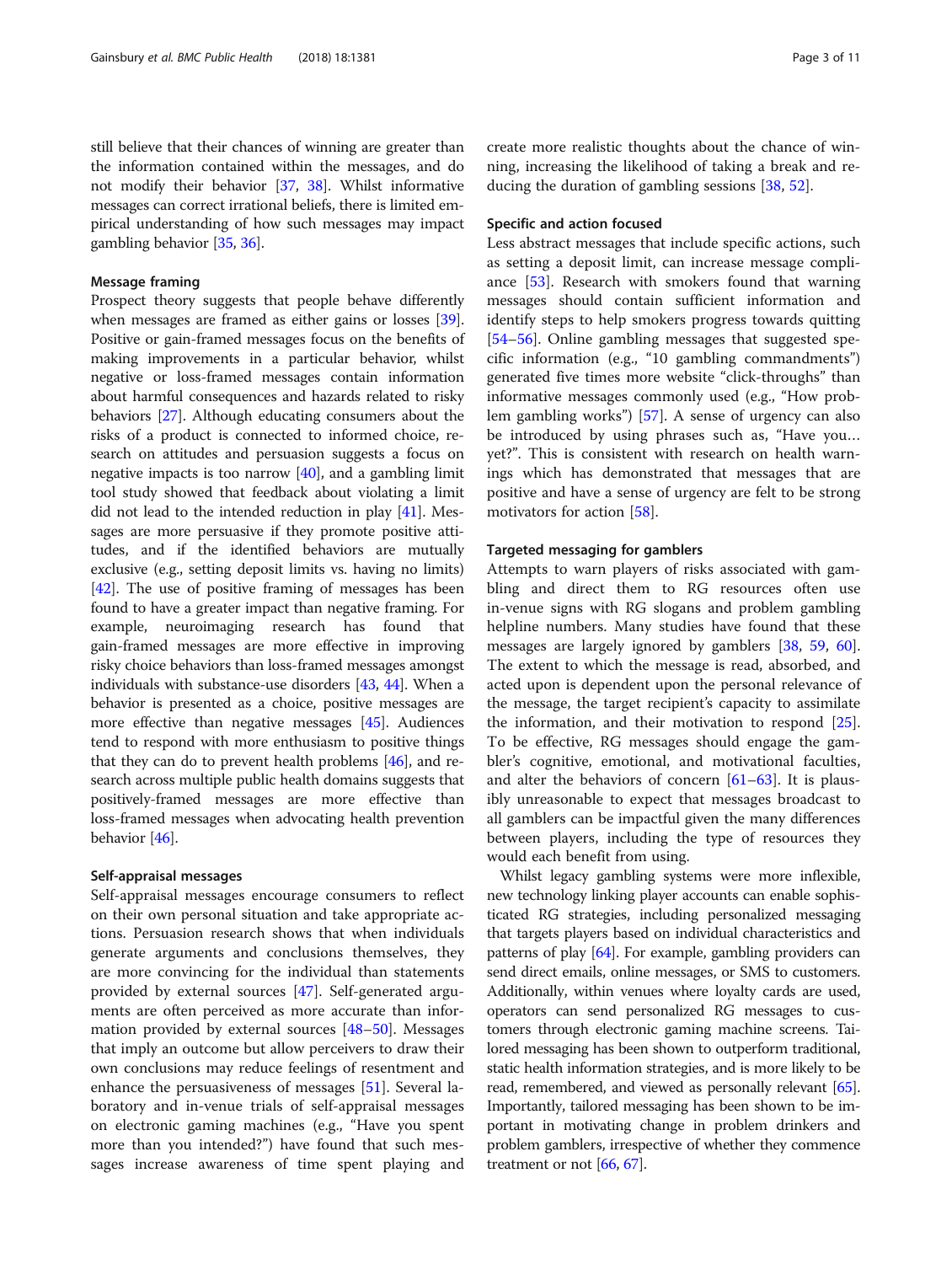#### Segmenting gambling cohorts

Targeted messages should be particularly useful in populations where there is great variability between members [[68\]](#page-11-0) and that information is accessible in marketing databases. One key difference between gamblers is age. Young adults (aged 18–24) appear to manifest more gambling-related problems [[69](#page-11-0)–[71\]](#page-11-0). The reception of warning messages by young adults is often considered to be different from the general population [[24](#page-10-0), [72\]](#page-11-0). In their meta-analysis of evidence on warning message effectiveness, Argo and Main [\[23](#page-10-0)] argue that age correlates negatively with warning perception, although they note relatively limited empirical evidence to support this. Young adults tend to perceive themselves as invulnerable to the negative consequences of risky behaviors, and have difficulty relating to negative consequences that may occur in the future [[73](#page-11-0)–[76](#page-11-0)]. Young people also tend to underestimate the severity of their gambling, fail to recognize and accept gambling problems, and are less likely to seek help [\[77](#page-11-0)]. They do not necessarily have a poorer understanding of gambling odds than adults, but they are more prone to erroneous beliefs about gambling, as well as beliefs that gambling can be controlled [[78](#page-11-0)–[80](#page-11-0)]. Due to the increased relevance of social norms for youth, manipulating social context may increase the effectiveness of messages for this target cohort [[81\]](#page-11-0). For example, smoking and drug prevention advertisements highlighting social implications appear to be more persuasive than warnings of physiological illnesses with adolescents and young adults [\[82](#page-11-0), [83\]](#page-11-0).

In contrast, older adults are another group with unique risks and importance. According to the 2014 Canadian Community Health Survey [\[84](#page-11-0)], over 67% of persons aged 65 or older gamble. Many scholars have emphasized the importance of protecting this group from the harms of gambling, noting the risk factors associated with fixed-incomes, social isolation, bereavement, and increased leisure time in retirement [\[85](#page-11-0)–[87\]](#page-11-0). One key difference between seniors and other groups is that they show more obsessive passion for gambling when their behavior is problematic [\[88](#page-11-0)]. They also show a greater likelihood of responding to digital marketing strategies than other sub-groups [\[89\]](#page-11-0).

It is also plausible that different gambling product users will receive messages differently. Gamblers who engage in games with real or perceived skill (e.g., poker, sports betting) view themselves as different, as they use their ability to increase their odds of winning [\[90,](#page-11-0) [91](#page-11-0)]. Online poker players are generally less likely to chase losses than online casino gamblers [\[92](#page-11-0)], respond better to time limit tools than monetary limit-setting tools (unlike other gamblers  $[93]$  $[93]$  $[93]$ , and are a heterogenous group in that more skillful online poker players have been shown to respond less favorably to RG tools less skilled players [\[7](#page-9-0)].

Frequent gamblers – usually characterized by participation in gambling once a week or more – have been identified as having greater risk for gambling problems. Research has shown that frequency of participation is a highly predictive risk-factor for gambling-related problems [\[94](#page-11-0)–[96\]](#page-11-0), and may be a behavioral marker for gambling disorder [[97,](#page-11-0) [98](#page-11-0)]. Given the specific characteristics of this group, frequent gamblers appear to be another plausible target group to be studied for tailored RG messaging, alongside young adults, seniors, and skill game gamblers.

There are several variables that can be considered in designing and distributing RG messages, and message impact is likely to differ between various segments of gamblers due to their own needs and preferences. There appears to be adequate evidence in the gambling literature to warrant customization of messages for young adults, older adults, skill-game gamblers, and frequent gamblers. While other risk groups exist, we examine these categories as they can be identified in most marketing databases. Age is collected as part of the entry control requirements in the registration processes, while game type and frequency are variables controlled by the operator. In the next section, the approach to exploring thematic differences in these cohorts' needs is described.

#### **Methods**

A series of online focus groups were conducted to gain feedback on the wording of various RG messages created based on the literature review for each of four selected player cohorts. The study protocol was reviewed and approved by the Human Subjects Ethical Review Committee at Southern Cross University. Focus groups were used because they are socially-oriented, in which participants listen to others' opinions and understandings in forming their own responses [[99](#page-11-0)]. Whilst focus groups typically have high face validity, group size may be small and the results may not be statistically generalizable [[99](#page-11-0), [100\]](#page-11-0). The results, however, still provide meaningful insights into how participants respond to messages presented to them, as well as feedback on message wording and content. As any message used in actual marketing materials would need to be adapted for its particular market, focus groups are a useful method for exploring themes that a generic strategy could consider.

The four player cohorts were identified based on a review of the literature and are groups that could be easily identified in player databases for message distribution. In total, 39 participants attended the four focus groups:

- 1. Young Adults those aged  $18-24$  years old ( $N = 10$ , 6 male)
- 2. Seniors those aged 60 years old or older ( $N = 10, 4$ ) male)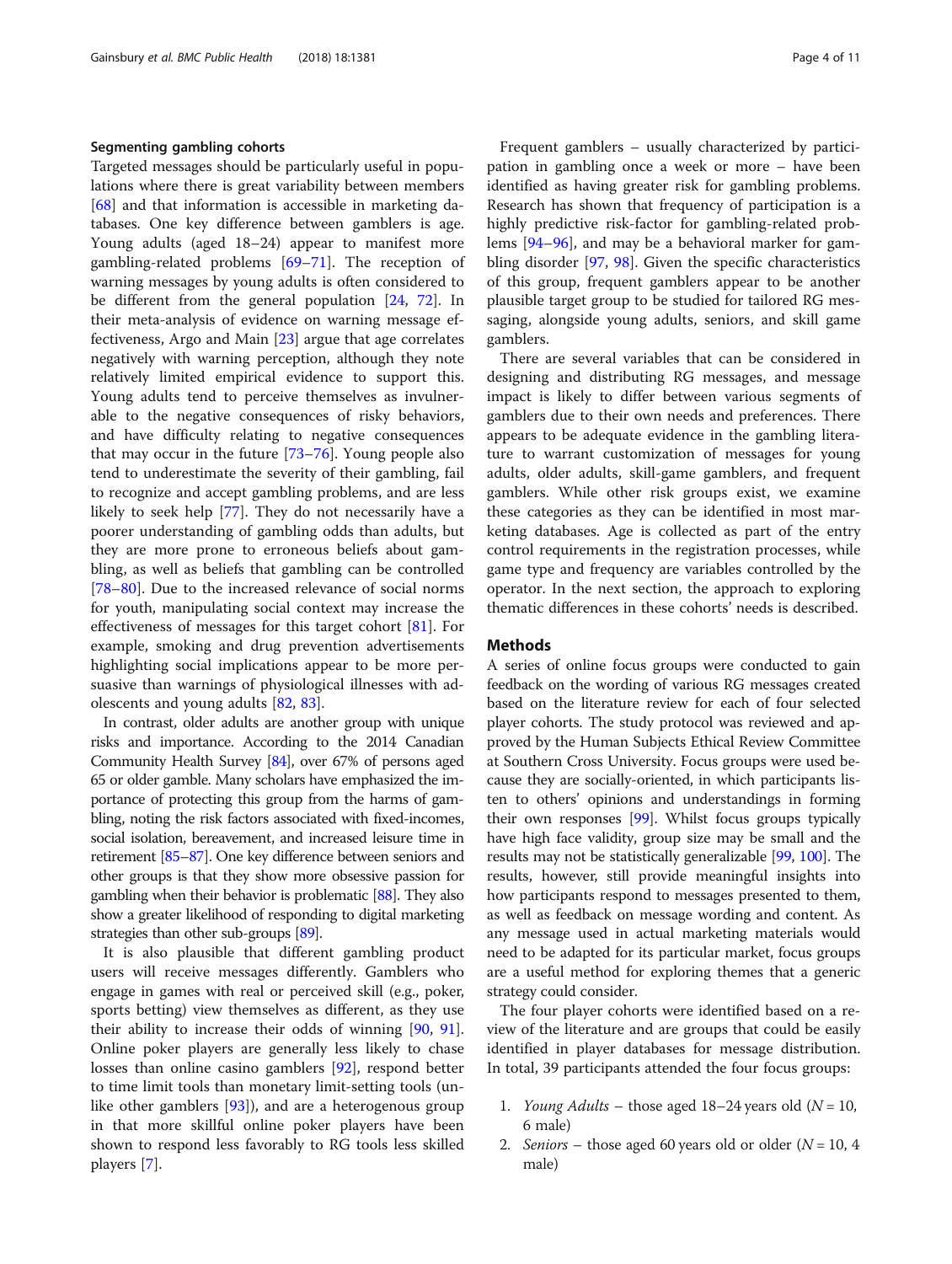- <span id="page-5-0"></span>3. Skill Game Gamblers – those who play games involving an element of skill, such as poker or sports betting (no age qualification for this group)  $(N = 10, 7$  male)
- 4. Frequent Gamblers those who have gambled once per week or more often (no age qualification for this group)  $(N = 9, 6 \text{ male})$

Each of the authors independently generated potential messages for the cohorts. That list of potential messages was then reviewed by all authors for content and relevance within the literature framework and reduced to a useful subset through consensus. Messages were selected to be similar to archetypal messages used by RG programs, but also with consideration of the evidence for their effectiveness found in the health messaging literature review. Messages were then reviewed for appropriate length before inclusion in the focus group moderator guide, which can be viewed as supplementary file Additional file [1](#page-9-0).

Each message contained an action phrase connected to an RG tool to prompt respondents to consider their behavioral response. The Play Summary tool displays the player's play history. The Player Assessment Quiz is an online quiz that helps gamblers better understand their own gambling behavior within the scope of health habits. The Responsible Gambling Tips are seven tips that encourage players to gamble responsibly, such as "Don't chase losses," and "Take frequent breaks". The Odds Knowledge Quiz is an online quiz that tests the participant's knowledge of gambling odds, such as the roulette wheel landing on a given number. The Limit Setting tool is a budgeting tool that allows players to set a weekly limit on the total amount they can transfer into

Table 1 Messages Presented to Each Focus Group, by RG Tool

their online gambling account. Table 1 below displays the messages presented to the respective groups.

#### Participant recruitment

Participants were selected and screened by telephone using a database comprised of randomly selected households in Manitoba, Canada. Participants qualified if they were over the age of 18 and had reported gambling online during the prior 12 months, to ensure the groups were formed with participants who were potential recipients of these types of messages. Table [2](#page-6-0) below displays core sample characteristics reported during the screening process, including gender, age, gambling activity, and gambling frequency, which was measured as a simplified dichotomous variable for screening into the frequent gamblers group. During the recruitment and screening process, all participants completed an informed consent form. All participants were provided with a \$50 incentive for their participation.

# Data collection

The four online focus groups ranged from 60 to 78 min in duration and were conducted via iTracks, an online focus group platform. Research suggests online focus groups may elicit more themes with sensitive topics than in-person focus groups [[101](#page-11-0)]. The iTracks platform conducts focus groups in a written format, similar to an online chat room. The online focus group was conducted in a similar manner to an in-person focus group, with a moderator leading a discussion among a small group of participants. The participants submitted typed answers to the group, and the moderator was able to communicate privately with individual participants. Through the private messaging system, the moderator was able to ask

| Group                  | <b>RG Tool</b>                                                             |                                                          |                                                    |                                                                           |                                                                                    |                                                                                                       |  |
|------------------------|----------------------------------------------------------------------------|----------------------------------------------------------|----------------------------------------------------|---------------------------------------------------------------------------|------------------------------------------------------------------------------------|-------------------------------------------------------------------------------------------------------|--|
|                        | Play Summary                                                               | Player Assessment<br>Quiz                                | Responsible Gambling<br><b>Tips</b>                | Odds Knowledge<br>Quiz                                                    | Limit Setting (a)                                                                  | Limit Setting (b)                                                                                     |  |
| Young<br>Adults        | Do you know how<br>much you are<br>spending? Check<br>your Play Summary.   | What kind of player<br>are you? Take this<br>short quiz. | Play often? Check<br>out these 7<br>gambling tips. | Are you a gambling<br>expert? Test your<br>knowledge of<br>gambling odds. | All players need to<br>stick to their limits.<br>Have you set your<br>spend limit? | All players need to stick<br>to their limits. Do you<br>know how much you<br>have spent?              |  |
| <b>Seniors</b>         | Have you spent more<br>than you can afford?<br>Check your Play<br>Summary. | What kind of player<br>are you? Take this<br>short quiz. | Play often? Check<br>out these 7<br>gambling tips. | Are you a gambling<br>expert? Test your<br>knowledge of<br>gambling odds. | All players need to<br>stick to their limits.<br>Have you set your<br>spend limit? | All players need to stick<br>to their limits. Do you<br>know how much you<br>have spent?              |  |
| Skill Game<br>Gamblers | Do you know how<br>much you are<br>spending? Check<br>your Play Summary.   | What kind of player<br>are you? Take this<br>short quiz. | Play often? Check<br>out these 7<br>gambling tips. | Are you a gambling<br>expert? Test your<br>knowledge of<br>gambling odds. | All players need to<br>stick to their limits.<br>Have you set your<br>spend limit? | All players need to stick<br>to their limits. Do you<br>know how much you<br>have spent?              |  |
| Frequent<br>Gamblers   | Have you spent<br>more than you can<br>afford? Check your<br>Play Summary. | What kind of player<br>are you? Take this<br>short quiz. | Play often? Check<br>out these 7<br>gambling tips. | Are you a gambling<br>expert? Test your<br>knowledge of<br>gambling odds. | All players need to<br>stick to their limits.<br>Have you set your<br>spend limit? | Even frequent players<br>need to stick to their<br>limits. Do you know<br>how much you have<br>spent? |  |

Included with each message is a link to the respective RG tool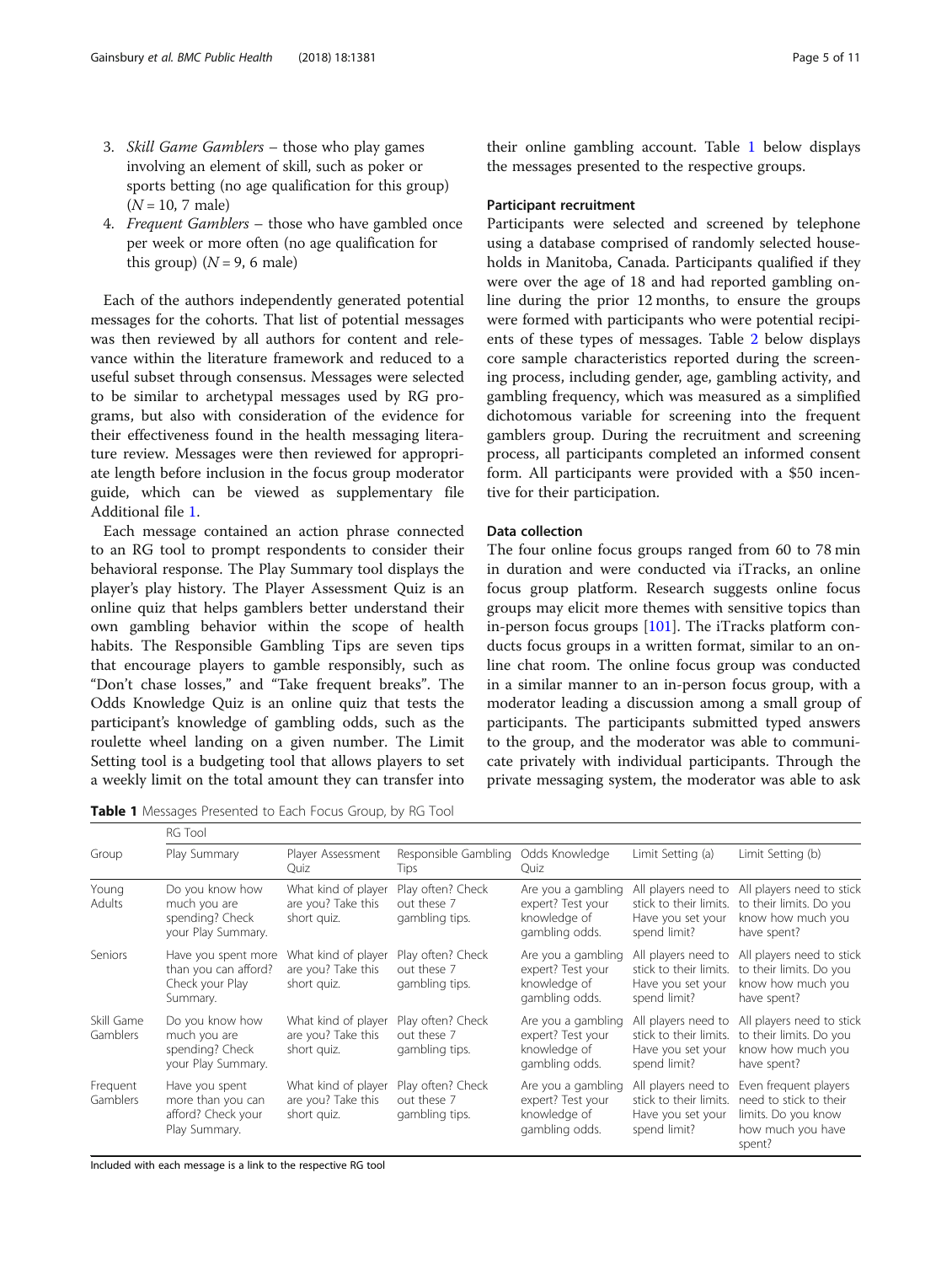#### <span id="page-6-0"></span>**Table 2** Sample characteristics  $(N = 39)$

|                                                     |                                                       | Percent |
|-----------------------------------------------------|-------------------------------------------------------|---------|
| Gender                                              | Male                                                  | 59.0    |
|                                                     | Female                                                | 41.0    |
| Age                                                 | 18-24 Years                                           | 30.8    |
|                                                     | 25-40 Years                                           | 17.9    |
|                                                     | 41–59 Years                                           | 25.6    |
|                                                     | 60 Years and older                                    | 25.6    |
| Gambling Activity Online,<br>within Prior 12 Months | Poker, Blackjack, and other<br>skill games            | 46.2    |
|                                                     | Sports Betting (including fantasy<br>leagues)         | 51.3    |
|                                                     | Bingo                                                 | 10.3    |
|                                                     | <b>Lotteries</b>                                      | 56.4    |
|                                                     | Chance-based table games<br>(e.g., roulette or craps) | 5.1     |
|                                                     | Slots                                                 | 38.5    |
| Gambling Frequency                                  | Once per week or more often                           | 43.2    |
|                                                     | Less often than once per week                         | 56.8    |

individual follow-up questions whilst continuing the discussion in the main focus group.

Focus groups were structured to elicit responses to the proposed messages, with an interest in collecting participant feedback on six pre-developed messages per group. The messages were presented in five cases, one at a time; each case focusing on a different RG tool (as displayed in Table [1\)](#page-5-0). Participants were first asked for their initial response to the message, and then asked why they would or would not engage with the linked tool. Next, the inquiry requested any proposed changes that participants would make to the message to make it more relevant to them. Where relevant, the moderator would send follow-up messages to individual participants to elicit further details on their response to the individual messages. Finally, participants discussed the types of messages they found most effective, and offered up their own wording, themes, or specific phrases that would get them to engage with RG tools.

# Analysis

The transcriptions of the focus groups were subjected to content analysis with a focused coding approach. Content analysis was used because it provides a "careful, detailed, systematic examination of a particular body of material in order to identify patterns, themes, biases, and meanings" [\[102](#page-11-0)]. In focused coding, researchers identify themes and look for associated data fitting under categories of interest [\[103](#page-11-0)]. Coding categories were established based on the literature review and focused on message tone, potential engagement, personalization options, numbers, and terminology (e.g., gambling vs. gaming, player vs. gambler). The *message tone* theme was used to assess participant interpretation of the tone of the message (e.g., encouraging, condescending), and their emotional response (positive, negative, neutral) to that tone. The potential engagement category was used to code how participants indicated they would or would not engage with the RG tool associated with the message. The personalization options theme covered participant suggestions of how the messages could be individualized for different people or player types. The numbers theme described inclusion of numbers from individual play behaviors, such as amount of time or money spent gambling. Finally, the terminology code was used to identify where participants identified qualities of the vocabulary used.

To establish inter-rater reliability, two researchers independently coded the data set (98.6% agreement across 76 entries), then together reviewed and settled the only discrepancy in coding by considering its content, theme definitions, and extant literature support.

# Results

The messages recommended for each specific group as a result of the analysis is presented in Table 3. Within all groups, there was no difference in message preference between genders.

#### Young adults

Young Adults were particularly responsive to message tone, especially messages that were perceived as condescending.

Table 3 Recommended messages for Young Adults, Seniors, Skill Game Gamblers, and Frequent Gambler group types

| Group               | Generic                                 | Message 1                            | Message 2                                 |
|---------------------|-----------------------------------------|--------------------------------------|-------------------------------------------|
| Young Adults        | Only spend what you can afford to lose. | Are you a gambling expert? Test your | Keep it a game. Check out these 7 tips    |
|                     | Check out the play management tools.    | knowledge of gambling odds.          | to become a more responsible gambler.     |
| Seniors             | Only spend what you can afford to lose. | How much have you spent gambling?    | Stick to your limits and keep gambling    |
|                     | Check out the play management tools.    | Check out your play summary here.    | fun. Have you set a spending limit?       |
| Skill Game Gamblers | Only spend what you can afford to lose. | Check out your gambling odds. Test   | Check out your play summary. Click here   |
|                     | Check out the play management tools.    | your game knowledge here.            | to see your spending habits.              |
| Frequent Gamblers   | Only spend what you can afford to lose. | What kind of gambler are you? Take   | Even frequent players should have limits. |
|                     | Check out the play management tools.    | this short assessment quiz here.     | Have you set your spend limit?            |

Included with each message is a link to the respective RG tool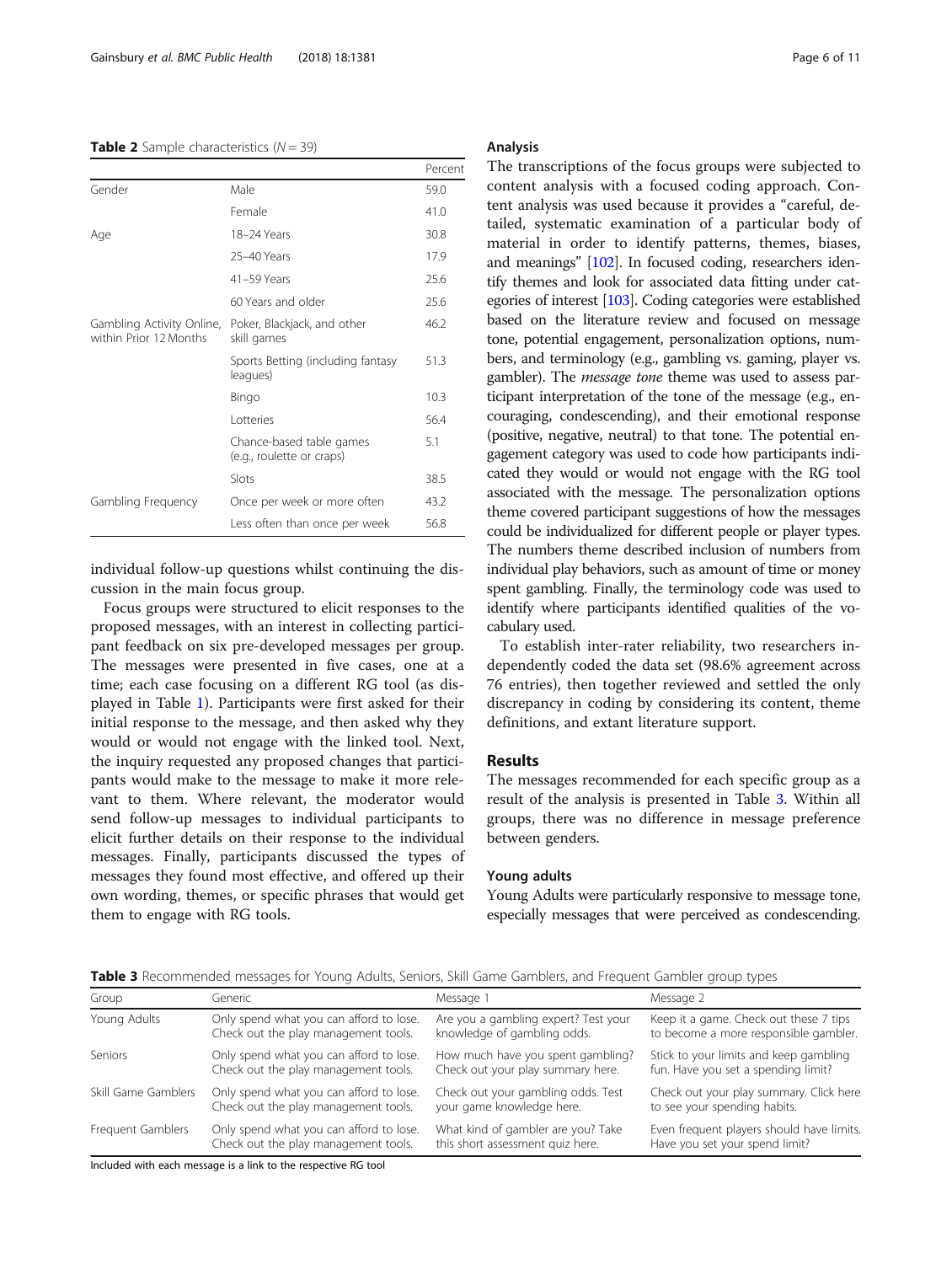One participant requested messaging that "does not sound like it is 'blaming you,'" and several others followed along the same train of thought, asking for messages that were not accusatory or patronizing, but rather were straightforward and honest in their phrasing. Simple messages were preferred, as one participant explained, and not "dressed up in language."

Young Adults also indicated a preference for messaging that provided tips to show how they can save money, by using the linked RG skills and tools. Some follow-up comments suggested that participants were interested in messages with tips that helped them become more successful gamblers (i.e., to win more money). Other tools that drew a positive response from Young Adults included the Play Summary tool, which was identified as a useful tool for accurately recording play when gamblers' own perception might be distorted, and the quiz testing knowledge of gambling odds, which was labeled as "beneficial." Conversely, the Young Adult group indicated a distinct lack of interest in the self-assessment quiz, which they viewed as not useful.

The idea of presenting negative realities was also suggested – the discussion turned to the potential harms of problem gambling and a proposal for warning messages similar to those on cigarette packs was presented as an option for messaging.

#### Older adults

Like the Young Adults, Older Adults were also concerned about tone, with one participant stating that they wanted messages that "treats [one] like a responsible adult," and not like "my mother wagging her finger at me." Other participants suggested avoiding "condescending messages," and that it felt "insulting" to "imply that [they are] foolish to not set a limit", when provided a message on limit-setting tools. Beyond this concern, the group was positive about the use of messages in general, suggesting that they be clever, upbeat, and humorous, with reminders to keep the game fun. Some participants suggested that additional messages that show negative consequences of problem gambling would also be useful, as well as information on where to get help if a gambler thinks they are losing control.

Older Adults identified the Play Summary as a useful tool, though many indicated they already set limits when they play. In addition, the quiz to test gambling knowledge and the limit setting tools were selected as tools that the group would seek out if they received a message promoting the tool.

#### Skill game gamblers

Skill Game Gamblers were largely interested in blunt, straightforward language in their messages, with one participant requesting messages that "[call] a spade a spade." Messages that were simple and direct were preferred, such as those that included specific values for time and money spent gambling. Matching this preference, Skill Game Gamblers indicated that the Play Summary was a valuable tool for them, making them think about their own budget. The group also requested individualized messages with their personal spend numbers, as "seeing real numbers tells the story."

The quiz testing gambling knowledge was also considered useful, primarily for the purpose of confirming their own knowledge. One participant also indicated that a message promoting this kind of quiz would get them to engage with the tool to enhance their knowledge of responsible gambling, stating, "if I could learn something that could help me place a responsible bet, I'd read on."

Skill Game Gamblers also suggested that messages should include reminders of the ramifications of overspending, as well as that the odds are against winning and that in the long run, the house always wins. In addition, Skill Game Gamblers were the only group to speak to terminology use in describing those who gamble, suggesting that use of the terms "gamble" or "gambler" instead of "play" or "player" would be useful reminders that wagers involve at least some chance component.

#### Frequent gamblers

As with the other groups, Frequent Gamblers emphasized the need for positive language in RG messaging, and to avoid any language that might be accusatory or might make someone feel guilty about their gambling behavior. Simple, short messages were preferred, such as reminders to "keep it a game." One participant further recommended messaging include information to educate family and friends who might need the RG tools. Individual spend numbers were requested as a reminder of play behaviors, paralleling the request of Skill Game Gamblers.

Frequent Gamblers were the only group to not positively endorse the Play Summary tool, with most participants indicating they were already aware of their limits and spend, and thus felt they did not need the tool. Also, distinct from other groups, Frequent Gamblers responded positively to the self-assessment tool, expressing curiosity about their classification. Several participants noted that they "love taking short quizzes" and that they were interested into which player type they would fall.

# **Discussion**

This research is the first study to empirically consider the content of RG messages in identifiable cohorts. In this study, thematic differences were found between subgroups of players. This was observed in both message wording (e.g., tone) and in the action response (i.e., RG tool) that they were prompted to consider. Young Adults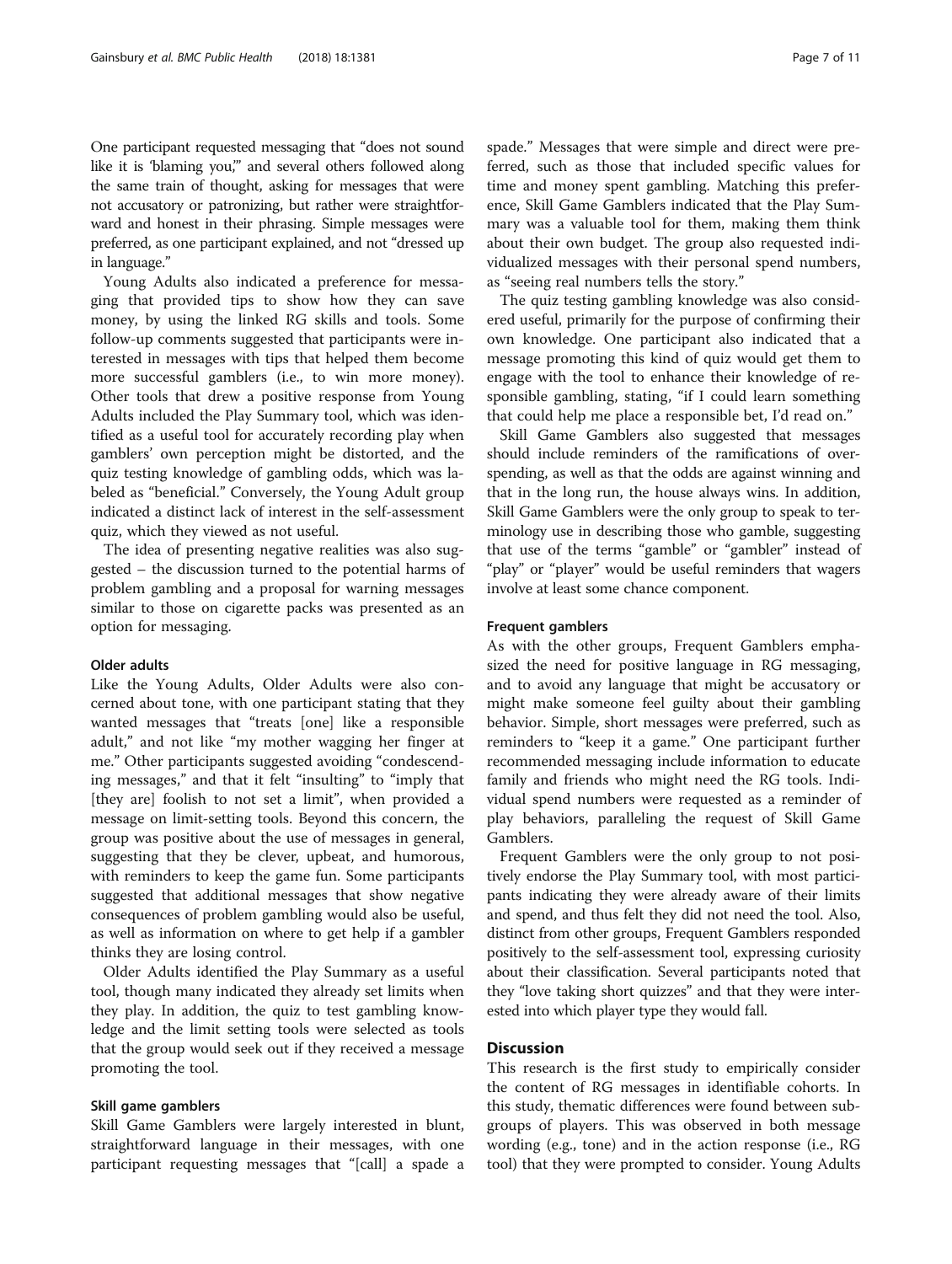gravitated towards tips to help them be 'better' gamblers, which could be used to provide suggestions for losing less money (e.g., not chasing losses). This is consistent with research suggesting that young people are more prone to erroneous beliefs about gambling, such as the idea that gambling can be controlled [\[78](#page-11-0)–[80\]](#page-11-0). The focus group supported this, with participants reporting that they would find the information in the quiz and list "beneficial," and that they would use the tools to "gain a greater understanding of what [they're] looking at" when they're placing bets. In contrast, Older Adults looked for more lighthearted messages, focused on keeping gambling fun. Older Adults were also attracted to limit-setting features that were not as popular among other groups. Older Adults, many of whom are on a fixed income, may benefit from tools that help them be mindful of how much money they spend on gambling [\[104,](#page-11-0) [105\]](#page-11-0).

The self-assessment test of gambling behaviors and limit setting tools were viewed more positively by Frequent Gamblers. Frequency of gambling has been identified as predictive of problem gambling [[106](#page-11-0)], and these messages prompt the recipient to assess their own level and style of gambling, and also suggest a tool that can be used to help them keep their gambling within affordable levels [\[105](#page-11-0)].

Skill Game Gamblers preferred more direct communication, seeing themselves as able to incorporate information into their gambling, including about potential risks of gambling. Frequent Gamblers were interested in resources to assist them in keeping track of their expenditure – such as activity statements in the Play Summary tool. This is consistent with Philander and Gainsbury [[105\]](#page-11-0) who suggest that because those who play games with an element of skill are more likely to develop illusions of control about their skill [\[107\]](#page-11-0), messages for these gamblers should encourage gamblers to be mindful of the element of chance in games. The Play Summary message also serves as a reminder to Skill Game Gamblers to be mindful of their sessions and expenditure. Recreational Skill Game Gamblers can exhibit impulsive personality traits and may demonstrate signs of chasing behaviors [\[108](#page-11-0)–[110\]](#page-11-0), and this message may encourage them to use the Play Summary tool as a means of keeping themselves aware of expenditure resulting from such behavior.

Messages were found to be more likely to be persuasive if they promote positive attitudes towards the desired behavior. Motivation can be enhanced by reducing the 'cost' of compliance, increasing the perceived ability to perform a specific action, using a positively-framed message, and appealing to the individual's sense of value. Gamblers may be more likely to engage with RG resources if they believe that these resources are typically used by their peers, and those that they respect. Focus group participants consistently discussed the importance of messages not being patronizing or judgmental.

Educational- and awareness-based messaging is a tool that the gambling field has adopted from the wider public health field, with mixed success. Customizing RG messages and pairing RG tools based on age, gambling frequency, and type of gambling activities may enhance the effectiveness of messages and subsequent engagement with RG resources. Literature supports the use of messages that encourage gamblers to consider their own gambling, rather than providing explicit directions or information; a finding reinforced by participants in this study. When individuals generate arguments and conclusions themselves, they are more convinced than by statements provided from external sources.

#### Limitations & future research

Whilst focus groups are highly useful for the in-depth exploration of topics, attitudes, and concerns, the findings may not be generalizable due to the limited sample. In addition, with only one group per segment type, the ability to draw conclusions from the data is limited, as data saturation may not have been reached. Third-person bias may be at play, where messages that focus group participants think will be persuasive may be influenced by participants considering what is effective for other people, rather than themselves. The results are also limited in that they only considered four cohorts, each with some degree of overlap. It is likely that gambling operators can segment their player databases in more sophisticated manners.

Further research should aim to analyze player databases of gamblers to identify at-risk gamblers using more complex segmentation, connected to a theoretical understanding of persuasive messages and experimental design. Such an approach could include qualitative research more specific to the given jurisdiction, followed by field experiments testing multiple message options. Future work should also consider how to deliver messages, in terms of mode of delivery, frequency, and duration. Each of these factors is important to effective communication.

Last, it is important to note that gambler preferences are not the only consideration in the design of public health strategies. Although gamblers may prefer one RG tool to another, that does not mean that this is the tool from which they would most likely benefit [\[111\]](#page-11-0). As such, one important role for RG messages and public health communication strategies is to effectively describe available resources to enhance understanding among relevant groups and evaluate related outcomes, even where there is not intrinsic interest in their use.

#### Conclusions

By focusing messages on a specific intended audience, messages can be developed to elicit greater individual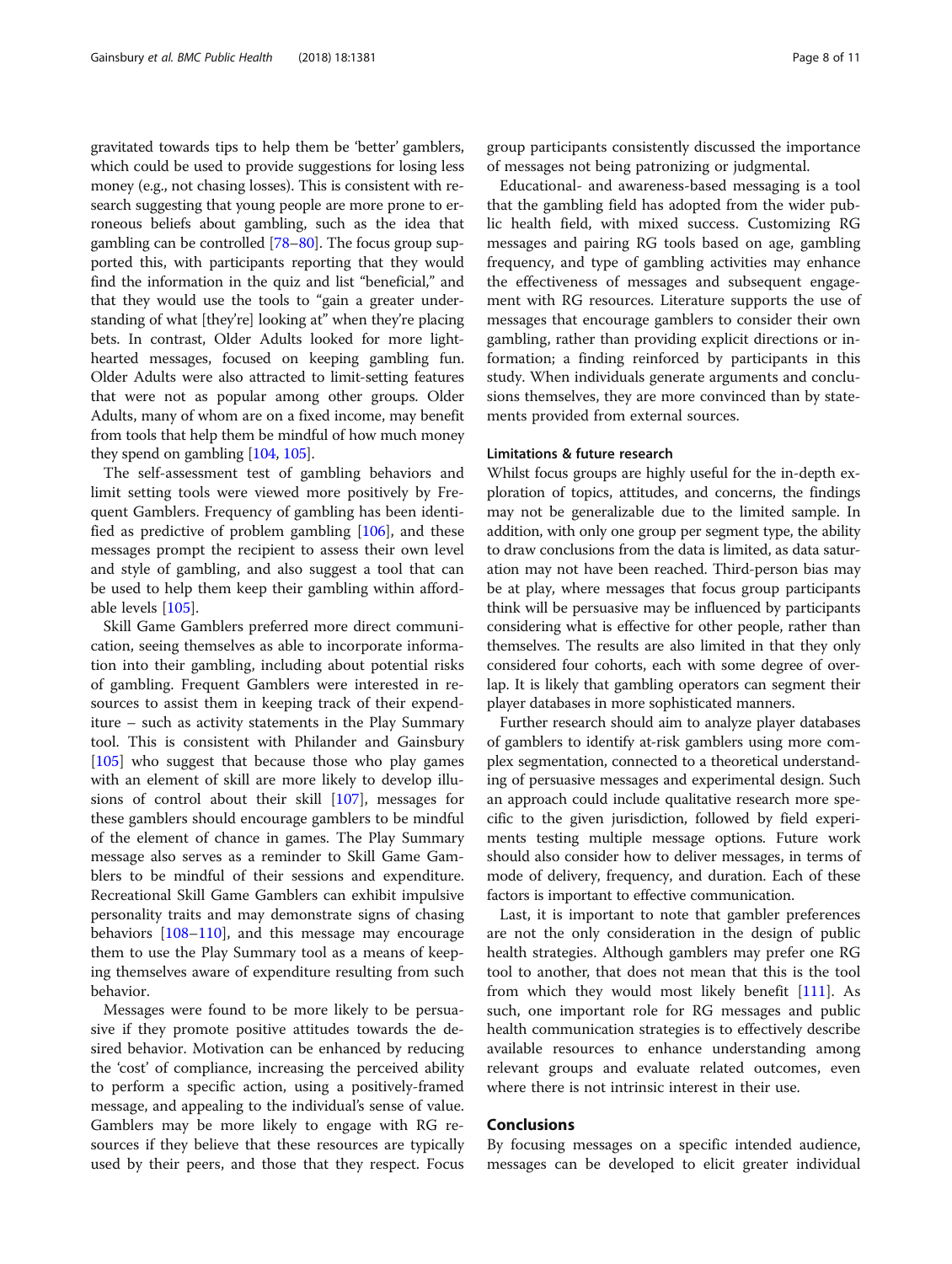<span id="page-9-0"></span>responsiveness and compliance. Our research suggests that there are some commonalities in message components that are perceived to be most effective in encouraging uptake of preventative and harm-minimizing behaviors. This includes promoting positive attitudes towards the desired behavior and reducing the perceived cost of compliance – that is, positive framing, and making behaviors easier and simpler to complete. Increasing specificity of messages also enhances engagement, particularly if a sense of urgency is conveyed. Personalizing messages to target specific population subgroups and understanding the characteristics of those subgroups is advantageous and likely to enhance the presentation of health information.

# Additional file

[Additional file 1:](https://doi.org/10.1186/s12889-018-6281-0) Focus Group Moderator Guide for Strategies to Customize Responsible Gambling Messages: A Review and Focus Group Study. Moderator guide information for focus groups conducted, including research background, initial questions, and proposed RG messages for testing. (PDF 112 kb)

#### Abbreviation

RG: Responsible Gambling

#### Acknowledgements

Not applicable.

#### Funding

This research was funded by the Manitoba Gambling Research Program of Manitoba Liquor and Lotteries Corporation; however, the findings and conclusions of this paper are those solely of the author(s) and do not necessarily represent the views of Manitoba Liquor and Lotteries Corporation. This work was supported by an Australian Research Council Discovery Early Career Research Award [DE1060100459] awarded to Dr. Sally Gainsbury. The funding bodies had no role in the design of the study, collection, analysis, and interpretation of data or in writing the manuscript.

#### Availability of data and materials

Deidentified transcripts available upon request from the corresponding author for approved projects.

#### Authors' contributions

SG contributed to study design, data analysis, and report writing. BA contributed to study design, data analysis, and report writing. KP contributed to study design and report writing. JB contributed to study design and report editing. All authors have read and approved the manuscript.

#### Ethics approval and consent to participate

The study protocol was reviewed and approved by the Human Subjects Ethical Review Committee at Southern Cross University [ECN-15-347]. All participants were provided with information sheets prior to the focus groups and provided written informed consent during the focus group before these commenced.

#### Consent for publication

Not applicable.

#### Competing interests

SG has received direct and indirect funding over the last three years for research projects, consultancy and to cover travel expenses including from NSW Office of Liquor, Gaming and Racing; Australian Media and Communication Authority; British Columbia Lottery Corporation; National Council of Problem Gambling Singapore; Australian Research Council;

Australian Department of Social Services; GambleAware; Gambling Research Australia; Victorian Responsible Gambling Foundation; National Association for Gambling Studies; Manitoba Gambling Research Program; Ontario Problem Gambling Research Centre; Gambling Research Exchange Ontario; Star/Echo Entertainment; Sportsbet; Crown Melbourne; Community Clubs Victoria; Alberta Gambling Research Institute, Responsible Gambling Council; Financial and Consumer Rights Council.

KP was previously the Director of Social Responsibility at the British Columbia Lottery Corporation. In the past three years, he has received funding from the British Columbia Lottery Corporation, Manitoba Gambling Research Program, Responsible Gambling Council of Canada, UNLV International Center for Gaming Regulation, U.S.-Japan Business Council, Wynn Resorts, Board of Regents of the Nevada System of Higher Education, and iDevelopment and Economic Association. He has received reimbursement for travel from the National Council for Problem Gambling, International Association of Gaming Advisors, National Centre for Responsible Gambling, North American State and Provincial Lottery Association, and Alberta Gambling Research Institute. BA has received funding (2013–2018) from the Manitoba Gambling Research Program, GP Consulting, U.S.-Japan Business Council, Wynn Las Vegas, Victoria Responsible Gambling Foundation, Bermuda Casino Gambling Commission, the State of Nevada, Canadian Partnership for Responsible Gambling, iDevelopment and Economic Association, Majestic Star Casinos, Oakland Raiders/National Football League, MGM Resorts International, and Caesars Entertainment. She has received reimbursement for travel from Association cluster sport international, British Columbia Lottery Corporation, International Association of Gaming Advisors, GambleAware, Las Vegas Convention and Visitors Authority, Ultimate Media Ventures, Canadian Partnership for Responsible Gambling, and IGT Latin America. She is a member of the Singapore National Council on Problem Gambling International Advisory Panel.

JB has no competing interests, apart from funding mentioned in this study.

#### Publisher's Note

Springer Nature remains neutral with regard to jurisdictional claims in published maps and institutional affiliations.

#### Author details

<sup>1</sup> Brain and Mind Centre, School of Psychology, University of Sydney, Camperdown, NSW, Australia. <sup>2</sup>International Gaming Institute, University of Nevada, Las Vegas, Box 456037, 4505 S. Maryland Pkwy, Las Vegas, NV 89154-6037, USA. <sup>3</sup>UCLA Gambling Studies Program, University of California Los Angeles, USA. <sup>4</sup>School of Hospitality Business Management, Carson College of Business, Washington State University, Everett, WA, USA. 5 Department of Economics, School of Social Sciences, Humanities and Arts, University of California, Merced, Merced, CA, USA.

# Received: 18 April 2018 Accepted: 29 November 2018

#### References

- 1. Hing N, Nuske E, Gainsbury S, Russell AMT. Perceived stigma and self-stigma of problem gambling: perspectives of people with gambling problems. Int Gambl Stud. 2016;16:31–48.
- 2. Kim HS, Wohl MJ, Salmon M, Santesso D. When do gamblers help themselves? Self-discontinuity increases self-directed change over time. Addict Behav. 2017;64:148–53.
- 3. Suurvali H, Cordingley J, Hodgins DC, Cunningham J. Barriers to seeking help for gambling problems: a review of the empirical literature. J Gambl Stud. 2009;25:407–24.
- 4. Langham E, Rockloff M, Browne M, Best T. Could EGM player-tracking systems help link gamblers to treatment services in Australia: a thematic analysis of counsellor and community educators' perspectives. Int Gambl Stud. 2017;17:471–89.
- 5. Diagnostic and statistical manual of mental disorders (DSM-5®). Washington. D.C.: American Psychiatric Publishing; 2013.
- 6. Hodgins DC, Stea JN, Grant JE. Gambling disorders. Lancet. 2011;378:1874–84.
- 7. Gainsbury S, Parke J, Suhonen N. Consumer attitudes towards internet gambling: perceptions of responsible gambling policies, consumer protection, and regulation of online gambling sites. Comput Human Behav. 2013;29:235–45.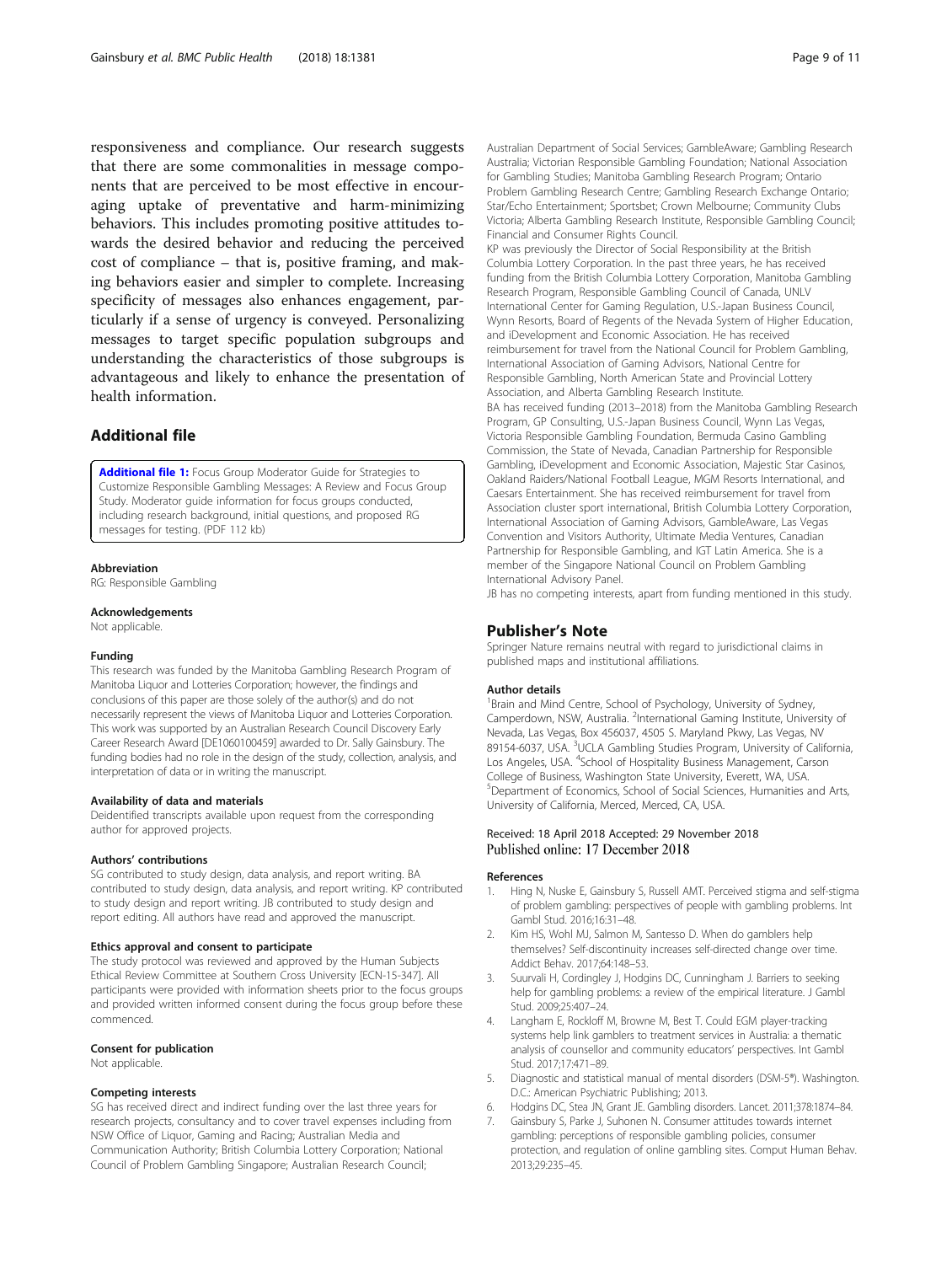- <span id="page-10-0"></span>8. Gainsbury S, Russell A, Blaszczynski A, Hing N. Greater involvement and diversity of internet gambling as a risk factor for problem gambling. Eur J Pub Health. 2015;25:723–8.
- Griffiths MD, Wood RT, Parke J. Social responsibility tools in online gambling: a survey of attitudes and behavior among internet gamblers. Cyberpsychology Behav. 2009;12:413–21.
- 10. Wood RT, Griffiths MD. Why Swedish people play online poker and factors that can increase or decrease trust in poker websites: a qualitative investigation. J Gambl Issues. 2008;21:80–97.
- 11. Forsström D, Jansson-Fröjmark M, Hesser H, Carlbring P. Experiences of Playscan: interviews with users of a responsible gambling tool. Internet Interv. 2017;8:53–62.
- 12. Wohl MJA, Davis CG, Hollingshead SJ. How much have you won or lost? Personalized behavioral feedback about gambling expenditures regulates play. Comput Human Behav. 2017;70:437–45.
- 13. Cohen IM, McCormick AV, Davies G. BCLC's voluntary self-exclusion program from the perspective and experiences of program participants. University of the Fraser Valley. 2017.
- 14. Gainsbury S. Responsible gambling strategies. In: Internet gambling: Current research findings and implications. New York: Springer; 2012. p. 103–12.
- 15. Nelson SE, LaPlante DA, Peller AJ, Schumann A, LaBrie RA, Shaffer HJ. Real limits in the virtual world: self-limiting behavior of internet gamblers. J Gambl Stud. 2008;24:463–77.
- 16. Forsström D, Hesser H, Carlbring P. Usage of a responsible gambling tool: a descriptive analysis and latent class analysis of user behavior. J Gambl Stud. 2016;32(3):889–904.
- 17. Bernhard BJ, Lucas AF, Dongsuk J. Responsible gaming device research report. Las Vegas: International gambling institute, University of Nevada; 2006.
- 18. Nova Scotia player card research project. Stage III research report. Halifax: Nova Scotia Gaming Corporation; 2007.
- 19. Lucar C, Wiebe J, Philander KS. Monetary limits tools for internet gamblers: a review of their availability. Toronto: Implementation and Effectiveness Online; 2013. [https://www.responsiblegambling.org/docs/research-reports/](https://www.responsiblegambling.org/docs/research-reports/monetary-limits-tools-for-internet-gamblers.pdf?sfvrsn=8) [monetary-limits-tools-for-internet-gamblers.pdf?sfvrsn=8](https://www.responsiblegambling.org/docs/research-reports/monetary-limits-tools-for-internet-gamblers.pdf?sfvrsn=8)
- 20. Gold J, Lim MS, Hellard ME, Hocking JS, Keogh L. What's in a message? Delivering sexual health promotion to young people in Australia via text messaging. BMC Public Health. 2010;10:792.
- 21. Haug S, Kowatsch T, Castro RP, Filler A, Schaub MP. Efficacy of a web- and text messaging-based intervention to reduce problem drinking in young people: study protocol of a cluster-randomised controlled trial. BMC Public Health. 2014;14:809.
- 22. Kerr DA, Pollard CM, Howat P, Delp EJ, Pickering M, Kerr KR, et al. Connecting health and technology (CHAT): protocol of a randomized controlled trial to improve nutrition behaviours using mobile devices and tailored text messaging in young adults. BMC Public Health. 2012;12:477.
- 23. Argo JJ, Main KJ. Meta-analyses of the effectiveness of warning labels. J Public Policy Mark. 2004;23:193–208.
- 24. Cox EP III, Wogalter MS, Stokes SL, Tipton Murff EJ. Do product warnings increase safe behavior? A meta-analysis. J Public Policy Mark. 1997;16:195– 204.
- 25. Wogalter MS. Purposes and scope of warnings. In: Handbook of warnings. Philadelphia: Lawrence Erlbaum Associates; 2006. p. 3–10.
- 26. Rothman AJ, Kelly KM, Hertel AW, Salovey P. Message frames and illness representations: implications for interventions to promote and sustain healthy behavior. In: The self-regulation of health and illness behaviour. New York: Routledge Taylor & Francis Group; 2003. p. 278–96.
- 27. Rothman AJ, Salovey P. Shaping perceptions to motivate healthy behavior: the role of message framing. Psychol Bull. 1997;121:3.
- 28. Rothman AJ, Stark E, Salovey P. Using message framing to promote healthy behavior: a guide to best practices. In: Best practices in the behavioral management of chronic diseases. Los altos: Institute for Disease Management; 2006. p. 31–48.
- 29. Blaszczynski A, Ladouceur R, Shaffer HJ. A science-based framework for responsible gambling: the Reno model. J Gambl Stud. 2004;20:301–17.
- 30. Blaszczynski A, Nower L. A pathways model of problem and pathological gambling. Addiction. 2002;97(5):487–99.
- 31. Sharpe L. A reformulated cognitive–behavioral model of problem gambling: a biopsychosocial perspective. Clin Psychol Rev. 2002;22:1–25.
- 32. Benhsain K, Taillefer A, Ladouceur R. Awareness of independence of events and erroneous perceptions while gambling. Addict Behav. 2004;29:399–404.
- 33. Monaghan S. Review of pop-up messages on electronic gaming machines as a proposed responsible gambling strategy. Int J Ment Health Addict. 2008;6:214–22.
- 34. Monaghan S, Blaszczynski A, Nower L. Do warning signs on electronic gaming machines influence irrational cognitions? Psychol Rep. 2009;105: 173–87.
- 35. Steenbergh TA, Whelan JP, Meyers AW, May RK, Floyd K. Impact of warning and brief intervention messages on knowledge of gambling risk, irrational beliefs and behaviour. Int Gambl Stud. 2004;4:3–16.
- 36. Williams RJ, Connolly D. Does learning about the mathematics of gambling change gambling behavior? Psychol Addict Behav. 2006;20:62–8.
- 37. Monaghan S, Blaszczynski A. Recall of electronic gaming machine signs: a static versus a dynamic mode of presentation. J Gambl Issues. 2007;20:253–67.
- 38. Monaghan S, Blaszczynski A. Impact of mode of display and message content of responsible gambling signs for electronic gaming machines on regular gamblers. J Gambl Stud. 2010;26:67–88.
- 39. Tversky A, Kahneman D. Judgment under uncertainty: Heuristics and biases. Science (80- ). 1974;185:1124–31.
- 40. Leventhal H. Findings and theory in the study of fear communications. Adv Exp Soc Psychol. 1970;5:119–86.
- 41. Broda A, LaPlante DA, Nelson SE, LaBrie RA, Bosworth LB, Shaffer HJ. Virtual harm reduction efforts for internet gambling: effects of deposit limits on actual internet sports gambling behavior. Harm Reduct J. 2008;5(27).
- 42. Strahan EJ, White K, Fong GT, Fabrigar LR, Zanna MP, Cameron R. Enhancing the effectiveness of tobacco package warning labels: a social psychological perspective. Tob Control. 2002;11:183–90.
- 43. Fukunaga R, Bogg T, Finn PR, Brown JW. Decisions during negatively-framed messages yield smaller risk-aversion-related brain activation in substancedependent individuals. Psychol Addict Behav. 2013;27:1141–52.
- 44. Krawitz A, Fukunaga R, Brown JW. Anterior insula activity predicts the influence of positively framed messages on decision making. Cogn Affect Behav Neurosci. 2010;10:392–405.
- 45. Rothman AJ, Bartels RD, Wlaschin J, Salovey P. The strategic use of gain-and loss-framed messages to promote healthy behavior: how theory can inform practice. J Commun. 2006;56:S202–20.
- 46. Wansink B, Pope L. When do gain-framed health messages work better than fear appeals? Nutr Rev. 2014;73:4–11.
- 47. Glock S, Müller BC, Krolak-Schwerdt S. Implicit associations and compensatory health beliefs in smokers: exploring their role for behaviour and their change through warning labels. Br J Health Psychol. 2013;18:814–26.
- 48. Hoch SJ, Deighton J. Managing what consumers learn from experience. J Mark. 1989;53:1–20.
- 49. Levin IP, Chapman DP, Johnson RD. Confidence in judgments based on incomplete information: an investigation using both hypothetical and real gambles. J Behav Decis Mak. 1988;1:29–41.
- 50. Mussweiler T, Neumann R. Sources of mental contamination: comparing the effects of self-generated versus externally provided primes. J Exp Soc Psychol. 2000;36:194–206.
- 51. Kardes FR, Kim J, Lim JS. Moderating effects of prior knowledge on the perceived diagnosticity of beliefs derived from implicit versus explicit product claims. J Bus Res. 1994;29:219–24.
- 52. Gainsbury S, Aro D, Ball D, Tobar C, Russell A. Optimal content for warning messages to enhance consumer decision making and reduce problem gambling. J Bus Res. 2015;68:2093–101.
- 53. Wright P. Concrete action plans in TV messages to increase reading of drug warnings. J Consum Res. 1979;6:256–69.
- 54. Guillaumier A, Bonevski B, Paul C. Tobacco health warning messages on plain cigarette packs and in television campaigns: a qualitative study with Australian socioeconomically disadvantaged smokers. Health Educ Res. 2014;30:57–66.
- 55. Vallone DM, Duke JC, Mowery PD, McCausland KL, Xiao H, Costantino JC, et al. The impact of EX®: results from a pilot smoking-cessation media campaign. Am J Prev Med. 2010;38:S312–8.
- 56. Vallone DM, Niederdeppe J, Richardson AK, Patwardhan P, Niaura R, Cullen J. A national mass media smoking cessation campaign: effects by race/ ethnicity and education. Am J Health Promot. 2011;25(5 Suppl):S38–50.
- 57. Matulewicz N. How do players use a responsible gambling tool? Why user interface design matters; 2015.
- Yank V, Tribett E, Green L, Pettis J. Learning from marketing: rapid development of medication messages that engage patients. Patient Educ Couns. 2015;98:1025–34.